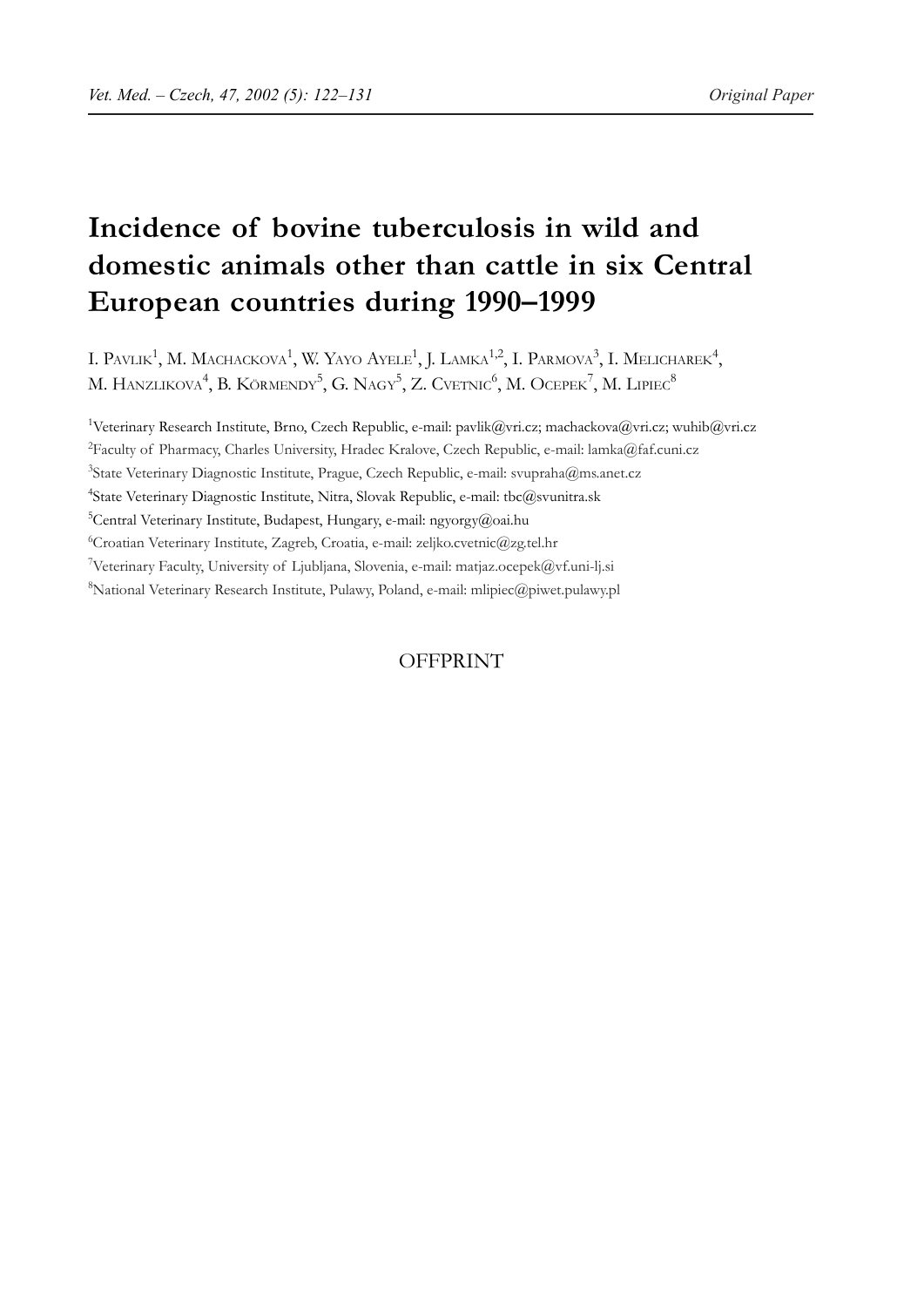# **Incidence of bovine tuberculosis in wild and domestic animals other than cattle in six Central European countries during 1990–1999**

I. PAVLIK<sup>1</sup>, M. MACHACKOVA<sup>1</sup>, W. YAYO AYELE<sup>1</sup>, J. LAMKA<sup>1,2</sup>, I. PARMOVA<sup>3</sup>, I. MELICHAREK<sup>4</sup>, M. HANZLIKOVA $^4$ , B. KÖRMENDY $^5$ , G. NAGY $^5$ , Z. Cvetnic $^6$ , M. Ocepek $^7$ , M. Lipiec $^8$ 

<sup>1</sup>Veterinary Research Institute, Brno, Czech Republic, e-mail: pavlik@vri.cz; machackova@vri.cz; wuhib@vri.cz <sup>2</sup> Faculty of Pharmacy, Charles University, Hradec Kralove, Czech Republic, e-mail: lamka@faf.cuni.cz <sup>3</sup>State Veterinary Diagnostic Institute, Prague, Czech Republic, e-mail: svupraha@ms.anet.cz 4 State Veterinary Diagnostic Institute, Nitra, Slovak Republic, e-mail: tbc@svunitra.sk 5 Central Veterinary Institute, Budapest, Hungary, e-mail: ngyorgy@oai.hu 6 Croatian Veterinary Institute, Zagreb, Croatia, e-mail: zeljko.cvetnic@zg.tel.hr <sup>7</sup>Veterinary Faculty, University of Ljubljana, Slovenia, e-mail: matjaz.ocepek@vf.uni-lj.si 8 National Veterinary Research Institute, Pulawy, Poland, e-mail: mlipiec@piwet.pulawy.pl

**ABSTRACT**: The study was undertaken in Croatia, Czech Republic, Hungary, Poland, Slovakia and Slovenia laying between Baltic and Adriatic seas on 610 402 km<sup>2</sup>. *Mycobacterium bovis* infection was diagnosed in 70 animals belonging to 17 species other than cattle. The set of wild animals comprised 12 European bison (*Bison bonasus*), one red deer (*Cervus elaphus*), five wild boars (*Sus scrofa*), and one European wild goat (*Capra aegagrus*) bred in a game park. Further positive animals included two farmed red deer (*Cervus elaphus*) and one bactrian camel (*Camelus ferus*) owned by a circus. The infection was also demonstrated in 18 domestic animals belonging to 3 species living on farms where bovine tuberculosis was diagnosed in cattle. This set included 12 domestic pigs (*Sus scrofa* f. *domestica*), two domestic sheep (*Ovis ammon* f. *aries*), and four dogs (*Canis lupus* f. *familiaris*). The set of animals bred in zoological gardens consisted of 30 animals belonging to 9 species as follows: three bison (*Bison bison*), four tapirs (*Tapirus terrestris*), one cassowary (*Casuarius casuarius* – isolate identified by the biological assay in guinea pigs only), eight sitatungas (*Tragelaphus spekei*), three elands (*Taurotragus oryx*), one gnu (*Connochaetes taurinus*), eight reticulated giraffes (*Giraffa cameloparadlis reticulata*), one puma (*Puma concolor*), and one Vietnamese pot-bellied pig (*Sus bucculentus*). Although, considering the population sizes, absolute numbers of the infected individuals are rather low, wild animals or such animals bred in captivity should be regarded as possible reservoirs of the causative agent of bovine tuberculosis. Tests for bovine tuberculosis are therefore necessary before transportation of all wild animals. Any lesion arousing suspicion of tuberculosis found on necropsy of wild animals must be laboratory examined for the presence of mycobacteria.

**Keywords**: *Mycobacterium bovis*; veterinary epidemiology; zoological gardens; game parks; farmed deer; wild animals

National programmes for the elimination of *Mycobacterium bovis* infection in cattle were successfully completed in seven Central European countries (Bosnia and Herzegovina, Croatia, Czech Republic, Hungary, Poland, Slovakia, and Slovenia) in the second half of the 20th century (Table 1). In the subsequent post-elimination period, the incidence of bovine tu-

berculosis in cattle decreased and reached zero level in some countries, or sporadic outbreaks of bovine tuberculosis in cattle were recorded in Slovakia and Slovenia in 1993, in the Czech Republic in 1995, in Croatia and Bosnia and Herzegovina in 1998 (Pavlik *et al*., 2002; Table 1).

This work was supported by the EU, Brussels (Grant No. FAIR6-CT98-4373), National Agency for Agricultural Research of the Ministry of Agriculture of the Czech Republic (Grant No. QC0195) and Ministry of Education, Youth and Sports of the Czech Republic (Grant No. MSMT 111600002).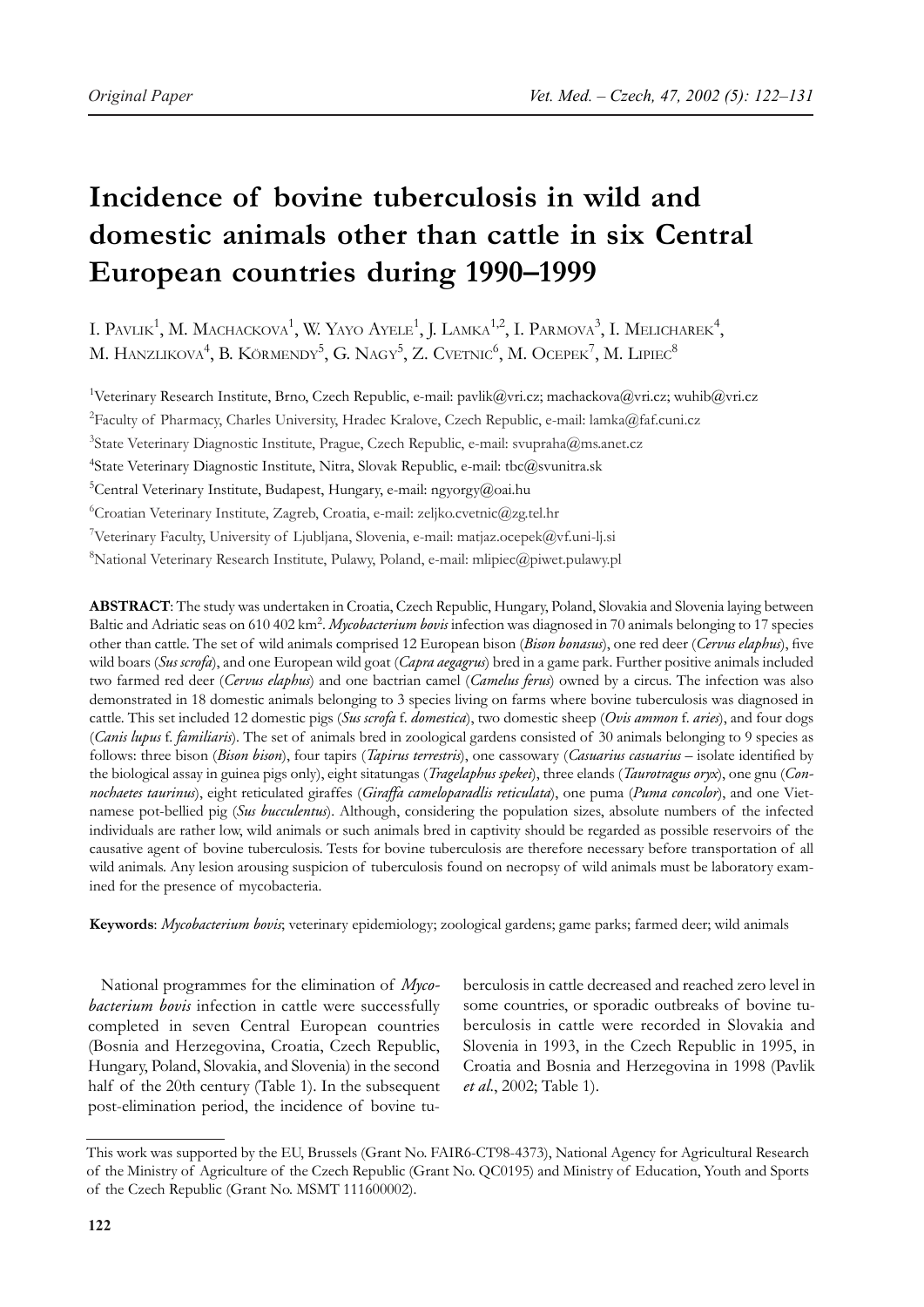The elimination of the major source of *M. bovis* was accompanied by decreasing incidence of this infection in other animal species in Croatia (Kovacic *et al*., 1998), the Czech Republic (Polak, 1969; Kouba, 1988; Pavlik *et al*., 1998; Pavlas, 1999), Hungary (Jamniczky *et al*., 1995; Balint, 1995; Körmendy, 1995), Poland (Lis, 1998; Zorawski and Lipiec, 1998b), Slovakia (Tanuska, 1982; Vasilova, 1990; Hanzlikova and Vilimek, 1992), and Slovenia (Prevocnik and Ocepek, 1994). Complete eradication of bovine tuberculosis has not been achieved due to the long incubation period of the disease. In some countries, such as the Czech Republic, infections by *M. bovis* were most frequently diagnosed in animals bred in zoological gardens (Pavlik *et a*l., 1998). The most frequent sources of *M. bovis* are infected animals of different origin which can relatively quickly spread the causal agent in zoological gardens. Further possible sources of *M. bovis* are infected attendants and/or visitors (Thoen *et al*., 1995).

Bovine tuberculosis was diagnosed in the continental Europe also in wild animals. An outbreak affecting 15 red deer (*Cervus elaphus*) was recorded in northeastern Bohemia in the beginning of 20th century (Herkner, 1913). Further cases were diagnosed in roe deer (*Capreolus capreolus*) (Krul, 1962) and wild boars (*Sus scrofa scrofa*) in Slovakia (Hanzlikova and Vilimek, 1992; Kalensky, 1992), Germany (Schulz *et al*., 1992), and Italy (Mignone *et al*., 1991; Biolatti *et al*., 1992; Serraino *et al*., 1999). Bovine tuberculosis poses a serious economic and health problem also in farmed cervids. Infections by *M. bovis* were reported from other countries like Denmark (Jorgensen *et al*., 1988) and Sweden (Bölske *et al.*, 1995).

Although less known, other wild animal species can also become important sources of *M. bovis* infections for domesticated animals. For example infected badgers (*Meles meles*) were identified as reservoirs and vectors of bovine tuberculosis in the United Kingdom (Cheeseman *et al*., 1985, 1989) and in Ireland (Grange *et al*., 1990; McAleer, 1990). Infection by *M. bovis* was also diagnosed in possums (*Trichosurus vulpecula*) in New Zealand (Lugton *et al*., 1997) and in sika deer (*Cervus nippon*) bred in captivity in the United States (Mirsky *et al*., 1992). Under specific epidemiological conditions such animals could have been sources of infection for farm animals in areas from which infection in cattle had been eradicated. Bovine tuberculosis can be transmitted also among animals living in the wild. A case of coyotes (*Canis latrans*) infected by ingestion of dead white-tailed deer (*Odocoileus virginianus*) living in the wild in an area infected by bovine tuberculosis was reported from Michigan, USA

(Bruning-Fann *et al*., 1998). In Great Britain *M. bovis* was isolated from rats (*Rattus norvegicus*) and foxes (*Vulpes vulpes*) (Little *et al*., 1982). In Kruger National Park (South Africa) *M. bovis* was isolated from African buffalo (*Syncerus caffer*), chacma baboon (*Papio ursinus*), lion (*Panthera leo*), cheetah (*Acinonyx jubatus*), kudu (*Tragelaphus strepsiceros*) and leopard (*Panthera pardus*) (De Vos *et al*., 2001).

These facts can be understood as a precaution that the current extremely low incidence of bovine tuberculosis in domestic ruminants in Central European countries can dramatically change under the influence of unknown risk factors. The objective of this study was to analyse the incidence of bovine tuberculosis in animal species other than cattle in Central Europe from 1990 to 1999 and to assess the hazard of transmission of *M. bovis* within and between the populations of domestic and wild animal species.

## **MATERIAL AND METHODS**

#### **Characteristics of the countries under study**

The investigations were conducted in six Central European countries, including Croatia, the Czech Republic, Hungary, Poland, Slovakia, and Slovenia, situated between the Baltic and the Adriatic seas and covering an area of 610 402 km<sup>2</sup>. Until 1995, a total of 12 790 million heads of cattle were bred in this area, of which 5.901 millions were cows (FAO-OIE-WHO, 1997; OIE, 1999, 2000). According to a WHO (http://who.int) source, the human population reached 68 millions of inhabitants (Table 1).

At the beginning of the investigation period, grazing of cattle was more practised in Poland and in highland and foothill areas of Slovakia and Slovenia. In the last ten years the number of farmers preferring grazing practice has been increasing also in the Czech Republic, Hungary, and Croatia.

# **Sources of statistical data on the incidence of bovine tuberculosis**

Data on the incidence of bovine tuberculosis in 1990 through 1999 were obtained from National Reference Laboratories for bovine tuberculosis of all the six countries. Each laboratory has provided verified anamnestic data on the species and origin of the affected animals and on possible contacts with other infected animals including cattle (Table 2).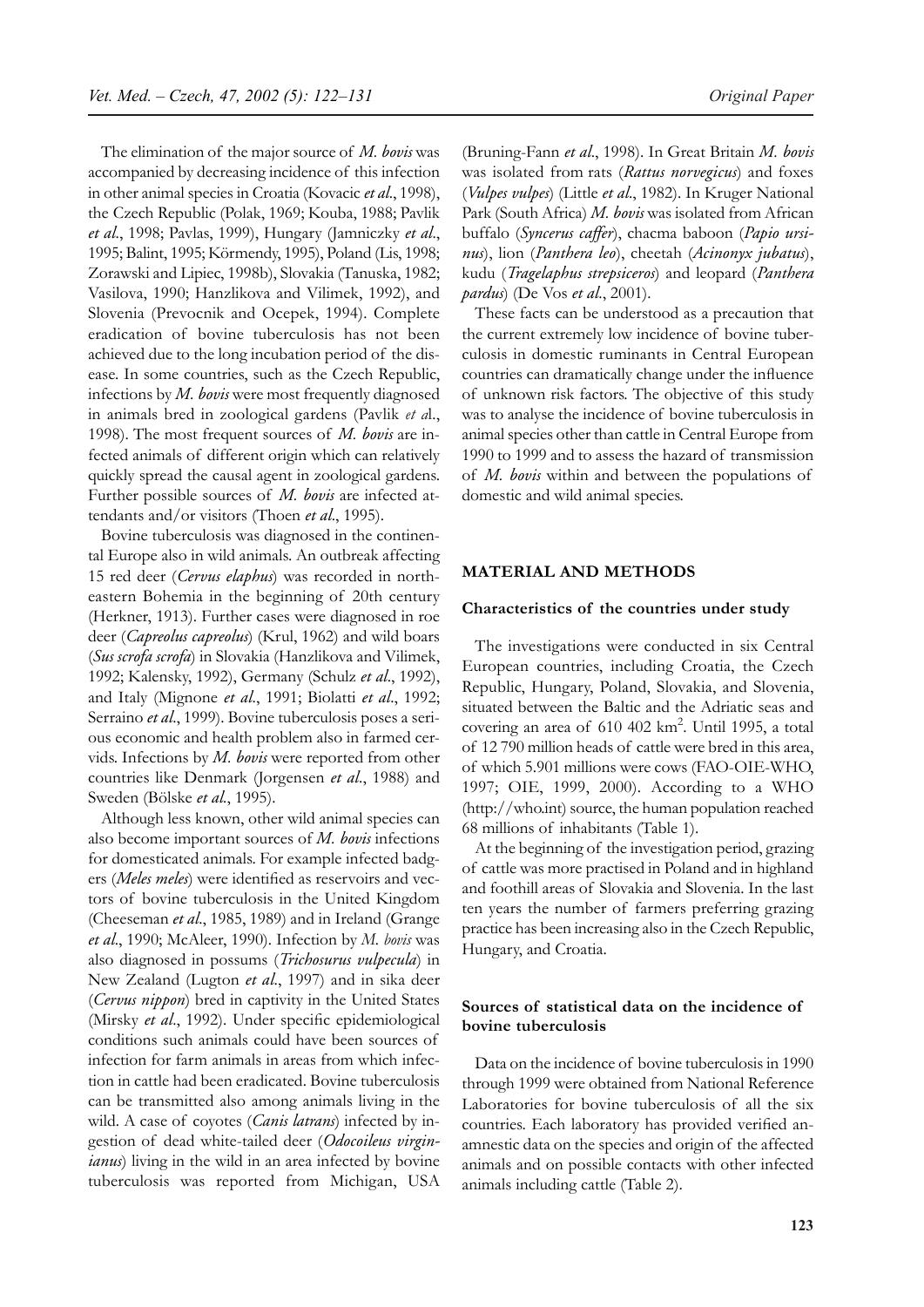|                | National control                            |                        |                                                          |                     |                                             | Number of                                                    |                                                             |                |                                    |                                |
|----------------|---------------------------------------------|------------------------|----------------------------------------------------------|---------------------|---------------------------------------------|--------------------------------------------------------------|-------------------------------------------------------------|----------------|------------------------------------|--------------------------------|
| Country        | against M. bovis<br>programmes<br>in cattle | cattle<br>$(\dot{m}l)$ | $\begin{array}{c} {\rm cov}s\\ {\rm (mil.)} \end{array}$ | establish-<br>ments | oreaks during<br>1990-1999**<br>cattle out- | $\begin{array}{c} \text{sheep} \\ \text{(mil.)} \end{array}$ | $\begin{array}{c} \text{gouts}\\ \text{(mil.)} \end{array}$ | pigs<br>(mil.) | area $\langle\mathrm{km}^2\rangle$ | inhabitants<br>$(\mbox{mil.})$ |
| Croatia        | 1953-1966                                   | 0.493                  | 0.330                                                    | n                   | 4(1993)                                     | $0.426***$                                                   | $0.150***$                                                  | $1.166***$     | 56 538                             | 4.505                          |
| Czech Republic | 1959-1968                                   | 2.030                  | 0.830                                                    | 5410                | 7 (1995)                                    | 0.200                                                        | 0.045                                                       | 3.867          | 78864                              | 10.330                         |
| Hungary        | 1962-1980                                   | 0.910                  | 0.420                                                    | 50936               | 51                                          | 0.947                                                        | 0.052                                                       | 4.356          | 93031                              | 10.160                         |
| Poland         | 1959-1975                                   | 7.937                  | 763<br>.<br>ب                                            | 1373<br>500         | 980                                         | 0.800                                                        | $0.177***$                                                  | 20.500         | 312683                             | 35.735                         |
| Slovakia       | 1959-1968                                   | 0.916                  | 0.348                                                    | 1369                | 8 (1993)                                    | 0.397                                                        | 0.012                                                       | 2.037          | 49035                              | 5.350                          |
| Slovenia       | 1962-1973                                   | 0.504                  | 0.210                                                    | Ξ                   | 32 (1998)                                   | 0.020                                                        | 0.010                                                       | 0.592          | 20 251                             | 1.950                          |
| Total          | 1953-1980                                   | 12.790                 | 5.901                                                    |                     | 975                                         | 2.790                                                        | 1.319                                                       | 32.518         | 610 402                            | 68.030                         |

\*geographic, demographic and agricultural data from: WHO (http://who.int), Surveillance of Tuberculosis in Europe (http://www.ceses.org/eurotb/eurotb.htm) and OIE \*geographic, demographic and agricultural data from: WHO (http://who.int), Surveillance of Tuberculosis in Europe (http://www.ceses.org/eurotb/eurotb.htm) and OIE (FAO-OIE-WHO, 1997, Animal Health Yearbook, Rome, Italy, 280 pp.) from 1995 (FAO-OIE-WHO, 1997, Animal Health Yearbook, Rome, Italy, 280 pp.) from 1995

\*\* data published by Pavlik et al. (2002) \*\*data published by Pavlik *et al*. (2002)

\*\*\*<br/>data from 1997 (OIE, 1998) \*\*\*data from 1997 (OIE, 1998)

 $(1993, 1995, 1998)$  – last outbreak of bovine tuberculosis in cattle (1993, 1995, 1998) – last outbreak of bovine tuberculosis in cattle

n - official data not available – official data not available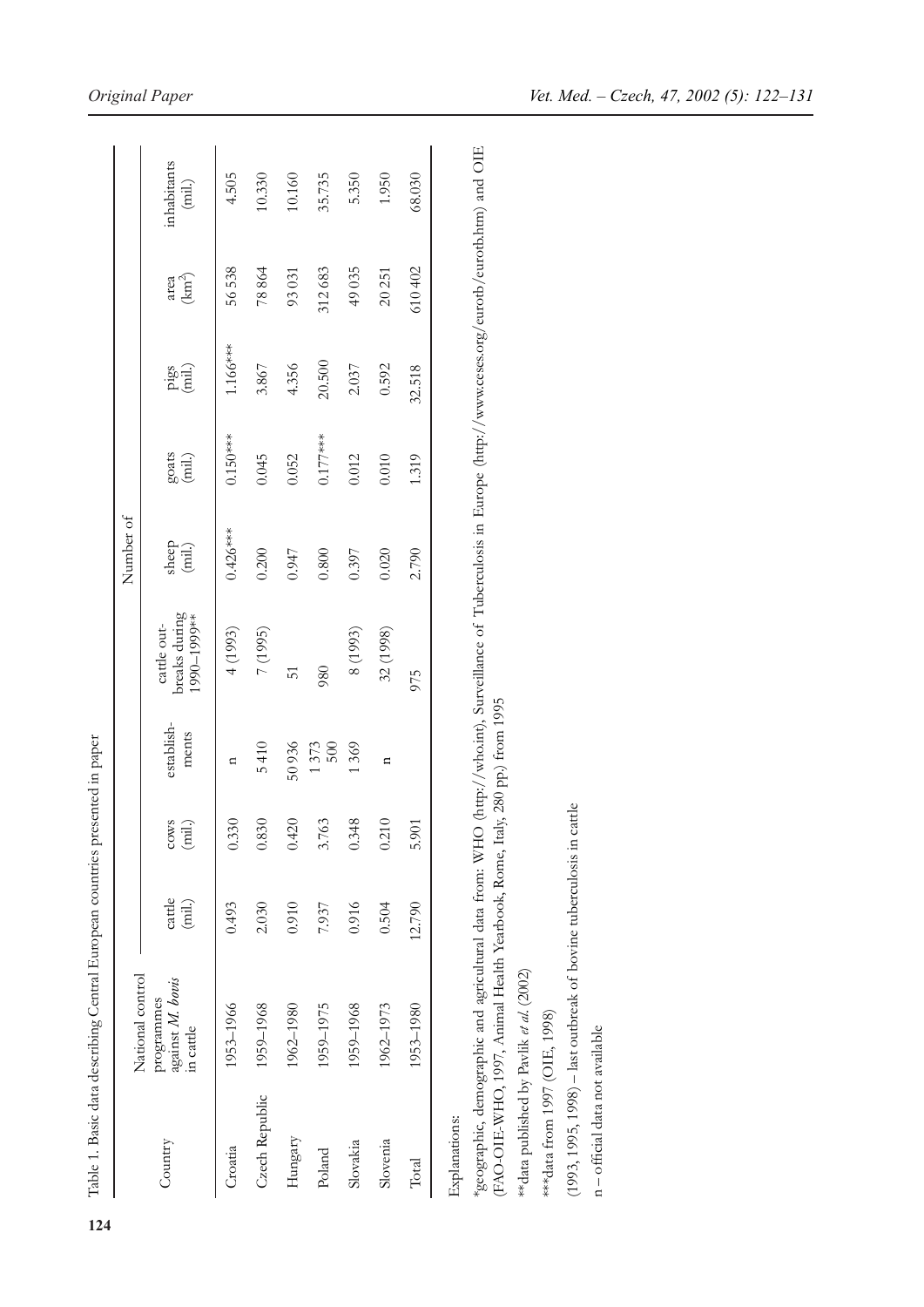| Type of<br>breed | Num-<br>ber          | Animals species                                            |             | Num-<br>ber    | Year | Country        | <b>Notes</b>                    |
|------------------|----------------------|------------------------------------------------------------|-------------|----------------|------|----------------|---------------------------------|
| Free             | 18                   | Wild boar (Sus scrofa scrofa)                              | $n = 5$     | 3              | 1992 | Slovakia       | district with BTB <sup>2</sup>  |
| nature           | 25.7%                |                                                            |             | $\mathbf{1}$   | 1992 | Croatia        | $\mathbf n$                     |
|                  |                      |                                                            |             | 1              | 1996 | Hungary        | district with BTB <sup>2</sup>  |
|                  |                      | Red deer (Cervus elaphus)                                  | $n\equiv 1$ | 1              | 1991 | Czech Republic | n                               |
|                  |                      | European bison                                             | $n = 12$    | 3              | 1997 | Poland         | district with BTB <sup>2</sup>  |
|                  |                      | $(Bison\; bonus)^1$                                        |             | 7              | 1998 |                |                                 |
|                  |                      |                                                            |             | 2              | 1999 |                |                                 |
| Game<br>park     | $\mathbf{1}$<br>1.4% | European wild goat<br>$(Capra \ aegagrus)^4$               | $n=1$       | $\mathbf{1}$   | 1991 | Czech Republic | $\mathbf n$                     |
| Circus           | $\mathbf{1}$<br>1.4% | Bactrian camel (Camelus ferus)                             | $n=1$       | $\mathbf{1}$   | 1992 | Czech Republic | $\mathbf n$                     |
| Zoolo-           | 30                   |                                                            | $n = 3$     | $\mathbf{1}$   | 1993 | Czech Republic | Prague                          |
| gical            | 42.9%                | Bison (Bison bison)                                        |             | 2              | 1996 | Poland         | Gdansk                          |
| gardens          |                      |                                                            |             | $\mathbf{1}$   | 1994 | Czech Republic | Jihlava <sup>3</sup>            |
|                  |                      | Tapir (Tapirus terrestris)                                 | $n = 4$     | 2              | 1995 |                |                                 |
|                  |                      | Sitatunga (Tragelaphus spekei)                             | $n = 8$     | $\mathbf{1}$   | 1997 | Poland         | Poznan                          |
|                  |                      |                                                            |             | 4              | 1991 |                | Wroclaw                         |
|                  |                      | Elands (Taurotragus oryx)                                  | $n = 3$     | $\mathbf{1}$   | 1992 |                |                                 |
|                  |                      |                                                            |             | 4              | 1993 |                |                                 |
|                  |                      | Gnu (Connochaetes taurinus)                                | $n=1$       | 1              | 1994 |                |                                 |
|                  |                      |                                                            |             | 2              | 1995 |                |                                 |
|                  |                      |                                                            |             | 4              | 1991 | Poland         | Wroclaw                         |
|                  |                      | Reticulated giraffe (Giraffa<br>cameloparadlis reticulata) | $n = 8$     | 3              | 1994 |                |                                 |
|                  |                      |                                                            |             | 1              | 1995 |                |                                 |
|                  |                      | Vietnamese pot-bellied pig<br>(Sus bucculentus)            | $n=1$       | $\mathbf{1}$   | 1995 | Poland         | Wroclaw                         |
|                  |                      | Puma (Puma concolor)                                       | $n=1$       | $\mathbf{1}$   | 1999 | Hungary        | Budapest                        |
|                  |                      | Cassowary (Casuarius casuarius) <sup>5</sup>               | $n=1$       | $\mathbf{1}$   | 1994 | Czech Republic | <b>Brno</b>                     |
| Cervid           | $\sqrt{2}$           |                                                            |             | $\mathbf{1}$   | 1999 | Czech Republic | $\mathbf n$                     |
| farm             | 2.9%                 | Red deer (Cervus elaphus)                                  | $n=2$       | 1              | 1999 | Hungary        | n                               |
| Cattle           | 18                   | Domestic pig                                               | $n = 12$    | $\overline{c}$ | 1990 | Poland         | All animals in                  |
| farm             | 25.7%                | (Sus scrofa f. domestica)                                  |             | 5              | 1995 |                | contact with<br>infected cattle |
|                  |                      |                                                            |             | 1              | 1996 | Poland         | herds with                      |
|                  |                      |                                                            |             | 4              | 1997 |                | M. bovis                        |
|                  |                      | Domestic sheep                                             | $n=2$       | $\mathbf{1}$   | 1990 | Poland         |                                 |
|                  |                      | (Ovis ammon f. aries)                                      |             | $\mathbf{1}$   | 1997 |                |                                 |
|                  |                      | Dog (Canis lupus f. familiaris)                            | $n=1$       | $\overline{4}$ | 1997 | Poland         |                                 |
| Total            | 70<br>$100\%$        |                                                            |             | 70             |      |                |                                 |

| Table 2. Animal species infected with Mycobacterium bovis |  |  |  |  |  |  |  |  |  |  |
|-----------------------------------------------------------|--|--|--|--|--|--|--|--|--|--|
|-----------------------------------------------------------|--|--|--|--|--|--|--|--|--|--|

Explanations:

<sup>1</sup> wild European bison from the protected area in Bieszczady mountains (Poland)<sup>2</sup> district with boying tuberculosis in cattle in the pasture

<sup>2</sup> district with bovine tuberculosis in cattle in the pasture

<sup>3</sup>tapirs imported to zoological garden in Jihlava (the Czech Republic) from zoological garden in Poznan (Poland) in 1994 4 histological examination only

<sup>5</sup>isolate identified by the biological trial on guinea pig only

n – official data not available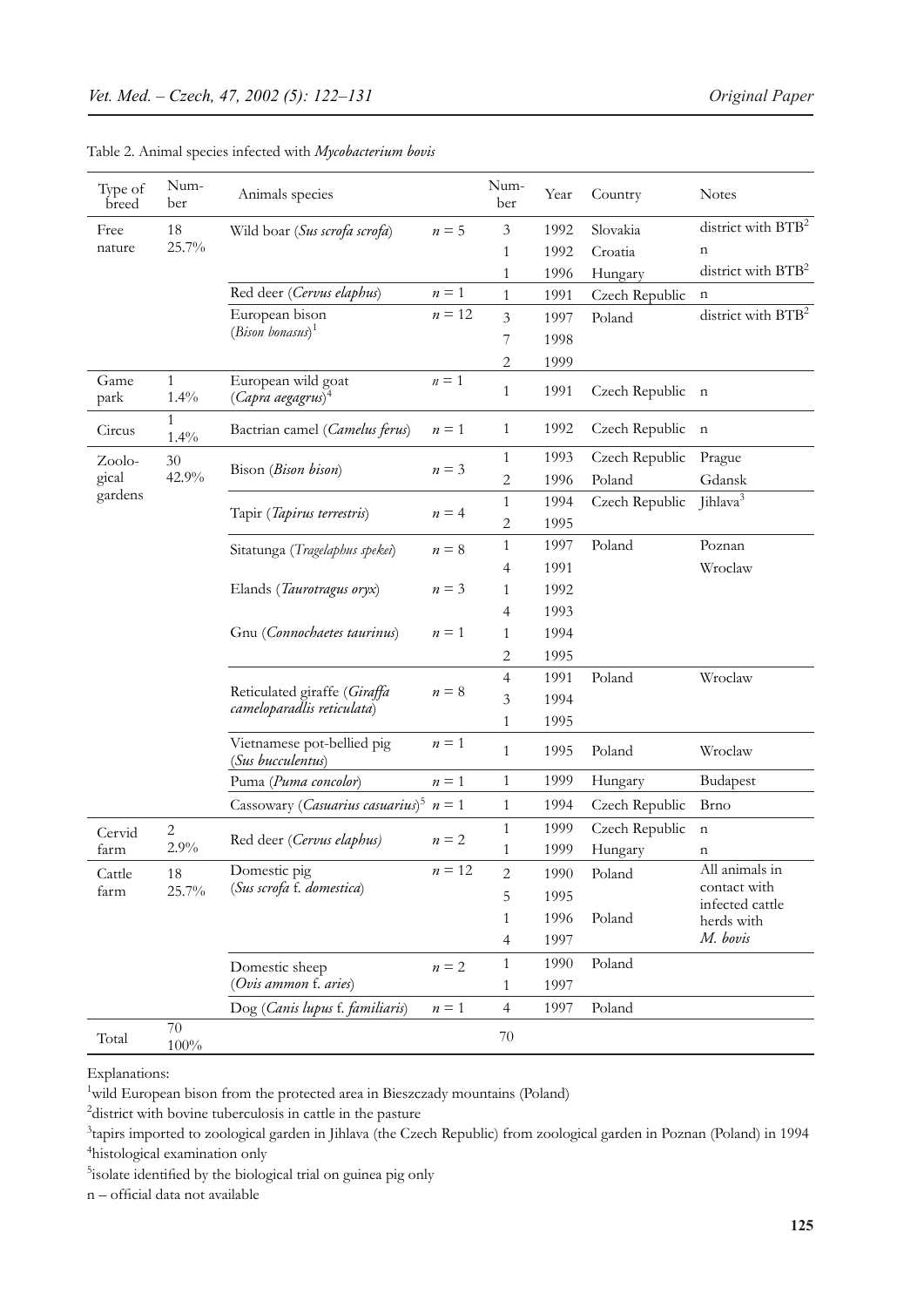# **Post-mortem diagnosis of bovine tuberculosis**

Lesions indicative of tuberculosis found on necropsy during the monitoring period were subjected to laboratory examination. In all the six countries, the examinations were conducted by the National Reference Laboratories or laboratories authorised by the respective state veterinary authority.

Tissue samples were processed by standard histological procedures including fixation with formalin and staining with haematoxylin-eosin and Ziehl-Neelsen (Fischer *et al*., 1999). Fresh or frozen samples (approx. 1 g) were homogenised and examined for the presence of mycobacteria by direct microscopy after staining with Ziehl-Neelsen and by culture (Fischer *et al.*, 2000).

Most of the isolates were classified with the *M. tuberculosis* complex using the Accu-probes (Gen-Probe Incorporated, San Diego, California, USA) and subsequently identified by biochemical methods and bioassays in guinea pigs (Wayne and Kubica, 1986).

## **RESULTS**

The total number of animals other than cattle in which infection by *M. bovis* was diagnosed during the period of investigation was 70 (Table 3). Most of the cases (70%) were reported from Poland. On the other hand, no cases of bovine tuberculosis in animals other than cattle were reported from Slovenia and since 1992 also from Slovakia and Croatia. The lowest and the highest proportions of the 70 infected animals were recorded in 1990 (4.3%) and 1997 (18.6%), respectively. Most cases were diagnosed in zoological gardens (42.9%), in the wild (25.7%), and in animals bred on cattle farms infected by bovine tuberculosis (25.7%). The incidence was markedly lower in farmed red deer (2.9%), animals living in game parks (1.4%) and in circus (1.4%) (Table 3).

*M. bovis* was diagnosed in 17 animal species (Table 2). Those living **in the wild** included 18 animals belonging to three species: 12 European bison (*Bison bonasus*), one red deer, and five wild boars. Only one case in an European wild goat (*Capra aegagrus*), two cases in red deer, and one case in a bactrian camel (*Camelus ferus*) were diagnosed in **game parks**, **red deer farms***,* and **circus**, respectively. Infections by *M. bovis* were demonstrated in 18 animals bred on **cattle farms affected by bovine tuberculosis**; the set included 12 domestic pigs (*Sus scrofa* f*. domestica*), two domestic sheep (*Ovis ammon* f*. aries*), and four dogs (*Canis lupus* f. *familiaris*).

Bovine tuberculosis was diagnosed in seven **zoological gardens** in three countries (the Czech Republic, Hungary, and Poland). The 30 infected animals belonged to nine species as follows: three bison (*Bison bison*), four tapirs (*Tapirus terrestris*), one cassowary (*Casuarius casuarius*) – isolate identified by the biological trial on guinea pig only, eight sitatungas (*Tragelaphus spekei*), three elands (*Taurotragus oryx*), one gnu (*Connochaetes taurinus*), eight reticulated giraffes (*Giraffa cameloparadlis reticulata*), one puma (*Puma concolor*), and one Vietnamese pot-bellied pig (*Sus bucculentus*). Moreover, *M. bovis* infection was diagnosed in quarantine of the zoological garden in Jihlava (the Czech Republic) and in tapirs imported from Poznan – Poland (Table 2).

# **DISCUSSION**

National control programmes against bovine tuberculosis in cattle were completed in all the six Central European countries included in our study (Pavlik *et al*., 2002). Their success are documented by a relatively low incidence of bovine tuberculosis in cattle in Poland and Hungary in 1990 through 1999 and by the last cases of *M. bovis* isolated from cattle in Croatia, the Czech Republic, Slovakia and Slovenia, during this period (Pavlik *et al*., 2002; Table 3). In the subsequent long post-elimination period (such as in the Czech Republic) the incidence of bovine tuberculosis decreased not only in cattle, but also in other animal species of domestic and wild animals (Pavlik *et al*., 1998).

#### **Host spectrum**

The rather diverse species composition of the study of animals is indicative of a wide host spectrum of *M. bovis* (Table 2). It is therefore necessary in the postelimination period to include into laboratory examination tissue samples suspected of tuberculosis collected not only from cattle, but also from animals living in the wild or in captivity (Table 2). The danger of transmission to other animal species by direct or indirect contact must be considered in the case of new outbreaks of bovine tuberculosis in cattle. Bovine tuberculosis is transmissible to man who can become source of infection for animals (Schliesser, 1974; Englert and Milbradt, 1977; Hejlicek and Chloupek, 1982; Pavlas and Mezensky, 1982; Pavlik *et al*., 1998).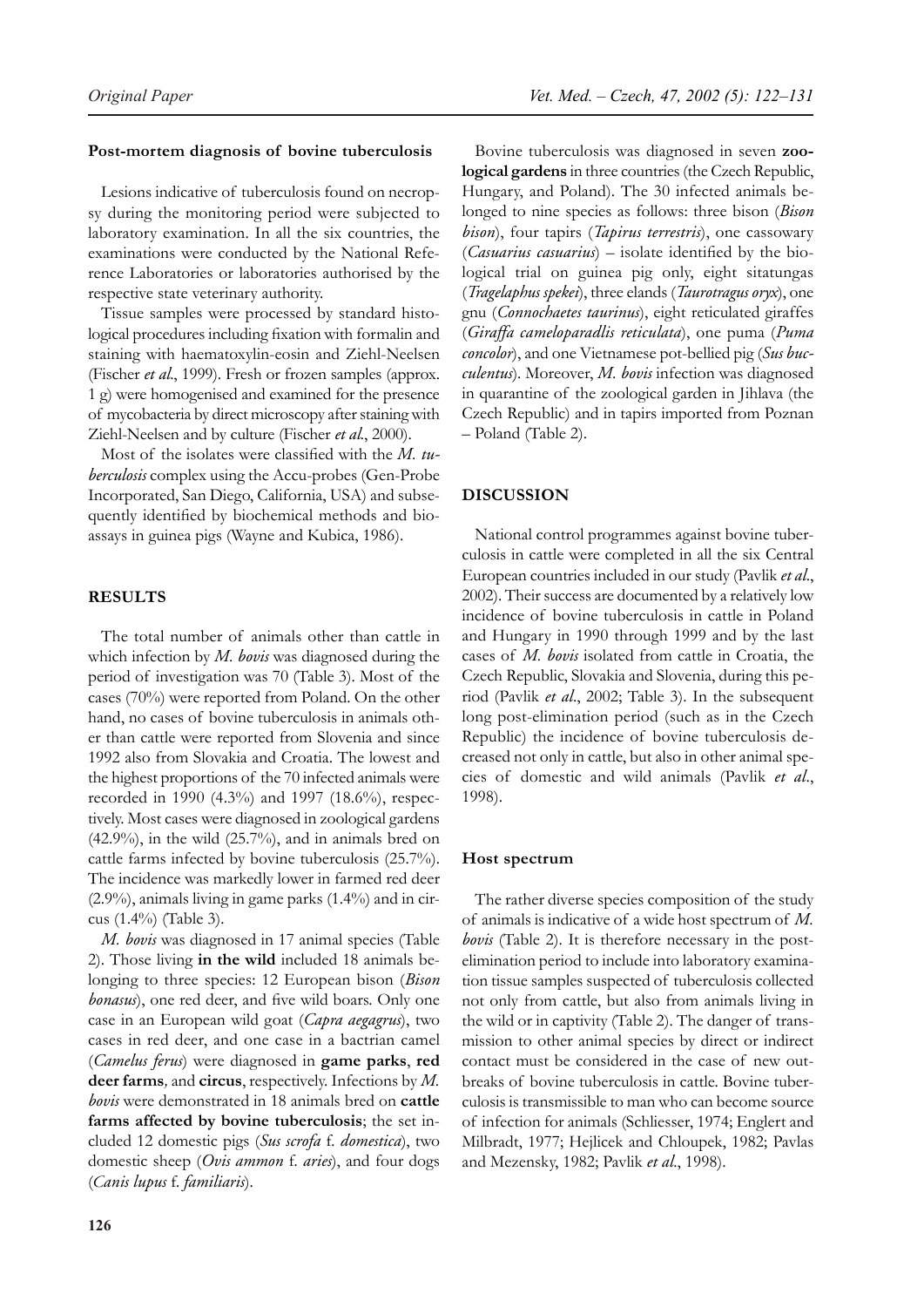#### **Animals in the wild**

The incidence of bovine tuberculosis in wild ruminants in countries where it has been eliminated in cattle and other animal species is sporadic. The first case of bovine tuberculosis in a wild red deer in New Zealand was diagnosed during the late 1970s (DeLisle *et al*., 1993). Further cases of bovine tuberculosis in cloven hoofed game were reported from Ireland (Dodd, 1984), USA (Miller *et al*., 1997; Schmitt *et al*., 1997), and Great Britain (Gunning, 1985; Clifton-Hadley and Wilesmith 1991). In our investigations, *M. bovis* was detected only in one red deer living in the wild in the Czech Republic and in three, one, and one wild boar in Slovakia, Croatia, and Hungary, respectively (Table 2).

A rather specific problem was an outbreak of bovine tuberculosis in a herd of European bison living in the wild in the area of Bieszczady (Poland) (Table 2). The first case of *M. bovis* infection was diagnosed in 1997 (Zorawski and Lipiec, 1997, 1998a) and further cases were detected repeatedly in the subsequent years (un published data). The probable source was *M. bovis*-infected cattle bred in this area. One of the infected cattle farms was located adjacent to the area in which a herd of approximately 30 European bison lived (Zorawski and Lipiec, 1997). The prevalence of infection was rather high and it was therefore decided to kill the whole bison's population in this area.

Active screening for sources of *M. bovis*, preferably by tuberculin skin test of cattle older than 2 years, is necessary to prevent the transmission of *M. bovis* to wild animals. This measure is particularly important in cattle herds in which bovine tuberculosis has been diagnosed recently.

#### **Animals in game parks**

Parks for cloven-hoofed game pose a quite specific epizootiological problem. High concentration of animals in a limited area is associated with a risk of spreading of *M. bovis* within the park once the agent has been introduced thereto. Published data indicate that bovine tuberculosis has been a rare health problem of clovenhoofed animals bred in game parks, although such cases were reported from Ireland (Quigly *et al*., 1997), USA (Mirsky *et al*., 1992), and Canada (Tessaro, 1986). Our set collected from six countries included only a single European wild goat found in the Czech Republic, in which tuberculosis was diagnosed by histological examination of liver samples in 1991 (Pavlik *et al*., 1998; Table 2). Transmission of *M. bovis* from an infected herd of bison to red deer, moose (*Alces alces*), and white-tailed deer was reported from Canada (Tessaro, 1986).

The infection pressure in game parks is not apparently high as in zoological gardens or in deer farms, probably because living conditions approach those prevailing in the wild. Bovine tuberculosis can be transmitted to groups of wild ruminants breed in game parks from purchased animals or those transported from another environment, or by penetration into the park. Possible sources in such cases are wild boars, badgers, and foxes. It is therefore necessary to replace game park populations with wild animals caught in areas that are free of bovine tuberculosis, or with those reared in captivity in *M. bovis-*free herds (Thoen *et al*., 1995). Protection against penetration of infected wild animals into the game park can be performed by firm fencing and its maintenance (Machackova *et al*., 2001).

#### **Farmed cervids**

Spread of *M. bovis* among farmed cervids can be much more higher as compared to game parks as a result of a high concentration of animals on a limited area, frequent handling and other stressful conditions. In Great Britain *M. bovis* infection was diagnosed in 26 of the 106 red deer imported from Hungary (Stuart *et al*., 1988). Another example was the introduction of *M. bovis* by fallow deer *(Dama dama*) imported from the United Kingdom first to one and subsequently to nine farms in Sweden (Bölske *et al*., 1995). Transmission of bovine tuberculosis to a herd of bison sharing a pasture with farmed red deer was described in USA (Stumpf *et al*., 1984).

Possible sources of infection for farmed cervids are infected new arrivals, infected wild animals penetrating into the farm, and under certain circumstances, *M. bovis-*infected farm personnel coming into contact with the farmed animals during feeding and handling (Thoen *et al*., 1995).

#### **Zoo animals**

Sources and ways of transmission of *M. bovis* in zoo animals are practically the same as in farmed cervids. However, zoological gardens concentrate in a limited area many animal species coming from various countries and continents, and with different epizootiological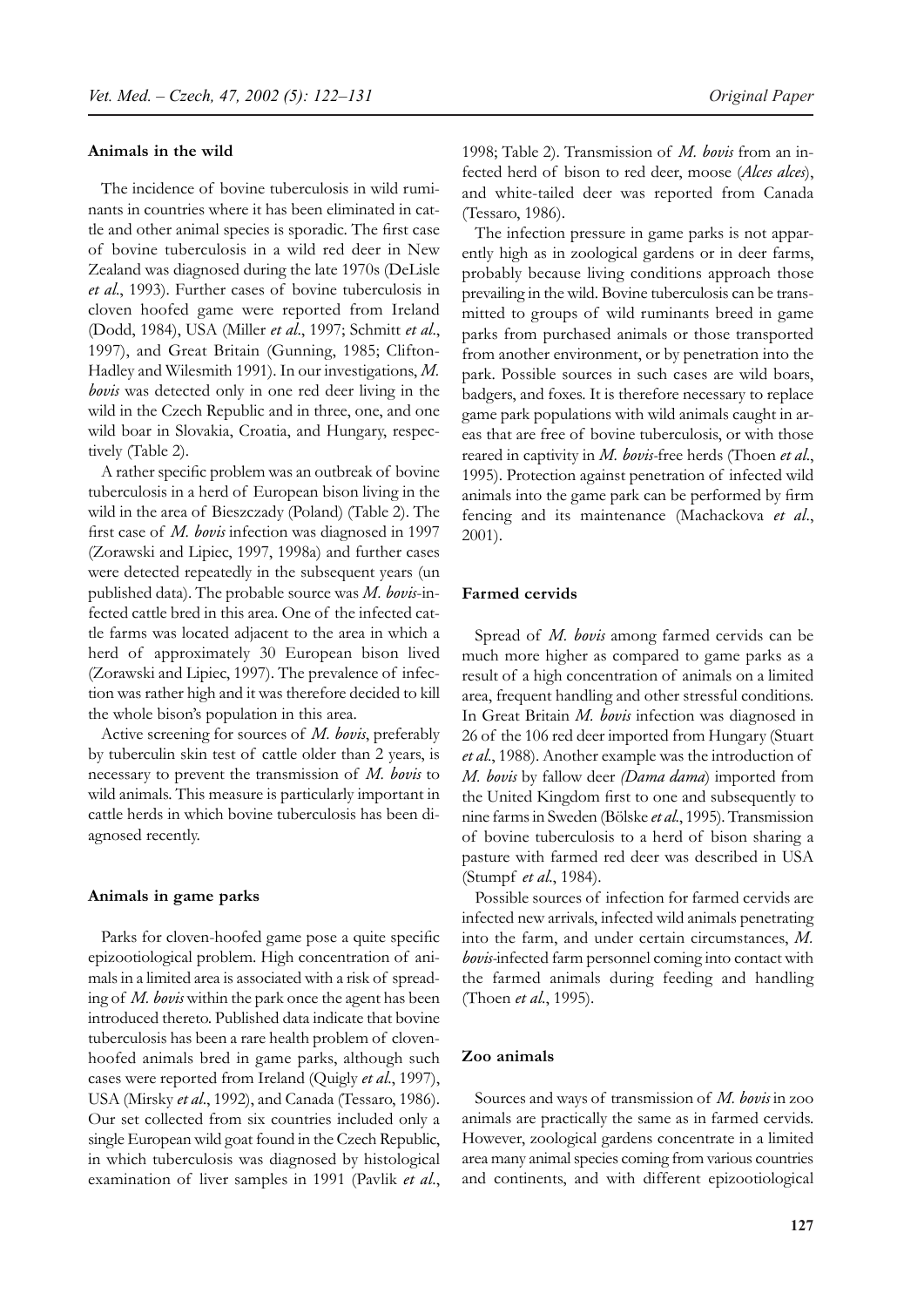|          | Table 3. Incidence of bovine tuberculosis in other animals the |                    |               |          | an cattle in Central European countries |                   |                |          |            |                  |                 |                 |                  |
|----------|----------------------------------------------------------------|--------------------|---------------|----------|-----------------------------------------|-------------------|----------------|----------|------------|------------------|-----------------|-----------------|------------------|
| Country  | Animals from                                                   | 1990               | 1991          | 1992     | 1993                                    | 1994              | 1995           | 1996     | 1997       | 1998             | 1999            | Total           | $\delta_{\rm O}$ |
| Croatia  | free nature                                                    | $\circ$            | $\circ$       |          | 0                                       | $\circ$           | $\circ$        | $\circ$  | $\circ$    | $\circ$          | $\circ$         |                 | $100.0$          |
|          | Subtotal                                                       | $\circ$            | $\circ$       |          | ○                                       | $\circ$           | $\circ$        | $\circ$  | $\circ$    | $\circ$          | $\circ$         |                 | $100.0$          |
| Czech    | free nature                                                    | $\circ$<br>$\circ$ |               |          |                                         | $\circ$           | $\circ$        | $\circ$  | $\circ$    | $\circ$          | $\circ$         |                 | $\frac{17}{11}$  |
| Republic | zoological garden<br>game park                                 | $\circ$            | $\circ$       |          |                                         | $\sim$            | $\sim$         | $\circ$  | $\circ$    | $\circ$          | $\circ$         | ഗ               | 35.8             |
|          | cattle farm                                                    | $\circ$            | $\circ$       |          |                                         | $\circ$           | 5              | $\circ$  | ○          | $\circ$          | ⊂               | ம               |                  |
|          | cervid farm                                                    | $\circ$            | $\circ$       |          |                                         | $\circ$           | $\circ$        |          | $\circ$    | $\circ$          |                 |                 |                  |
|          | circus                                                         | $\circ$            | $\circ$       |          |                                         | $\circ$           | ○              |          | $\circ$    | $\circ$          | ⊂               |                 | $35.8$<br>7.1    |
|          | Subtotal                                                       | $\circ$            | $\mathcal{L}$ |          |                                         | $\mathbf{\Omega}$ | $\overline{ }$ |          | $\circ$    | $\circ$          |                 | $\overline{14}$ | $100.0$          |
| Hungary  | free nature                                                    | $\circ$            | $\circ$       |          |                                         | ○                 | ○              |          | $\circ$    | $\circ$          | ⊂               |                 | 33.3             |
|          | zoological garden                                              | $\circ$            | $\circ$       |          |                                         |                   |                |          | $\circ$    | ○                |                 |                 | 33.3             |
|          | cervid farm                                                    | $\circ$            | $\circ$       |          |                                         |                   |                |          | ○          | ○                |                 |                 | 33.4             |
|          | Subtotal                                                       | $\circ$            | $\circ$       |          |                                         | $\circ$           | $\circ$        |          | $\circ$    | $\circ$          | $\sim$          | $\omega$        | $100.0$          |
| Poland   | free nature                                                    | $\circ$            | $\circ$       |          |                                         | ○                 | ○              |          | $\omega$   | $\overline{ }$   | $\sim$          | $\frac{2}{3}$   | 24.5             |
|          | zoological garden                                              | $\circ$            | $\infty$      |          |                                         |                   |                |          |            | $\circ$          | $\circ$         | $\overline{c}$  | 49.0             |
|          | cattle farm                                                    | $\tilde{\zeta}$    | $\circ$       |          |                                         |                   |                |          | $\circ$    | $\circ$          | $\circ$         | 13              | $26.5\,$         |
|          | Subtotal                                                       | $\tilde{\epsilon}$ | $\infty$      |          |                                         | 4                 | 4              | $\omega$ | 13         | $\overline{r}$   | $\sim$          | $\overline{4}$  | 100.0            |
| Slovakia | free nature                                                    | $\circ$            | $\circ$       | $\sim$   | ○                                       | ○                 | $\circ$        | 0        | $\circ$    | $\circ$          | $\circ$         | $\epsilon$      | $100.0$          |
|          | Subtotal                                                       | $\circ$            | $\circ$       | $\omega$ | $\circ$                                 | $\circ$           | $\circ$        | $\circ$  | $\circ$    | $\circ$          | $\circ$         | $\omega$        | $100.0$          |
| Slovenia | Subtotal                                                       | $\circ$            | $\circ$       | ⊂        | ○                                       | $\circ$           | $\circ$        | ○        | $\circ$    | $\circ$          | $\circ$         | $\circ$         | 0.0              |
| Subtotal | free nature                                                    | $\circ$            |               |          | 0                                       | 0                 | $\circ$        |          | $\epsilon$ | $\overline{ }$   | $\sim$          | 18              | 25.7             |
|          | zoological garden                                              | $\circ$            | $\infty$      |          | ഗ                                       | ◡                 | ◡              |          |            | ⊂                |                 | $\Im$           | 42.9             |
|          | cattle farm                                                    | $\tilde{\zeta}$    | $\circ$       |          |                                         |                   | S              |          | $\circ$    | $\circ$          | $\circ$         | 18              | 25.7             |
|          | cervid farm                                                    | $\circ$            | $\circ$       |          | ○                                       | $\circ$           |                |          | ○          | $\circ$          | $\sim$          | $\mathcal{L}$   | $2.9$<br>1.4     |
|          | game park                                                      | $\circ$            |               |          | ○                                       | $\circ$           |                |          | $\circ$    | $\circ$          | $\circ$         |                 |                  |
|          | circus                                                         | $\circ$            | $\circ$       |          | $\circ$                                 | $\circ$           | $\circ$        |          | $\circ$    | $\circ$          | $\circ$         |                 | 1.4              |
|          | Total number of animals                                        | $\tilde{\epsilon}$ | $10$          | $\circ$  | LO.                                     | $\circ$           | 11             | 4        | 13         | $\overline{ }$   | rU              | $\overline{70}$ | $100.0$          |
|          | $\mathcal{S}_{\mathsf{O}}$                                     | 4.3                | 14.3          | 8.6      |                                         | 8.6               | 5.7            | 5.7      | 18.6       | $\overline{0.0}$ | $\overline{71}$ | 100             |                  |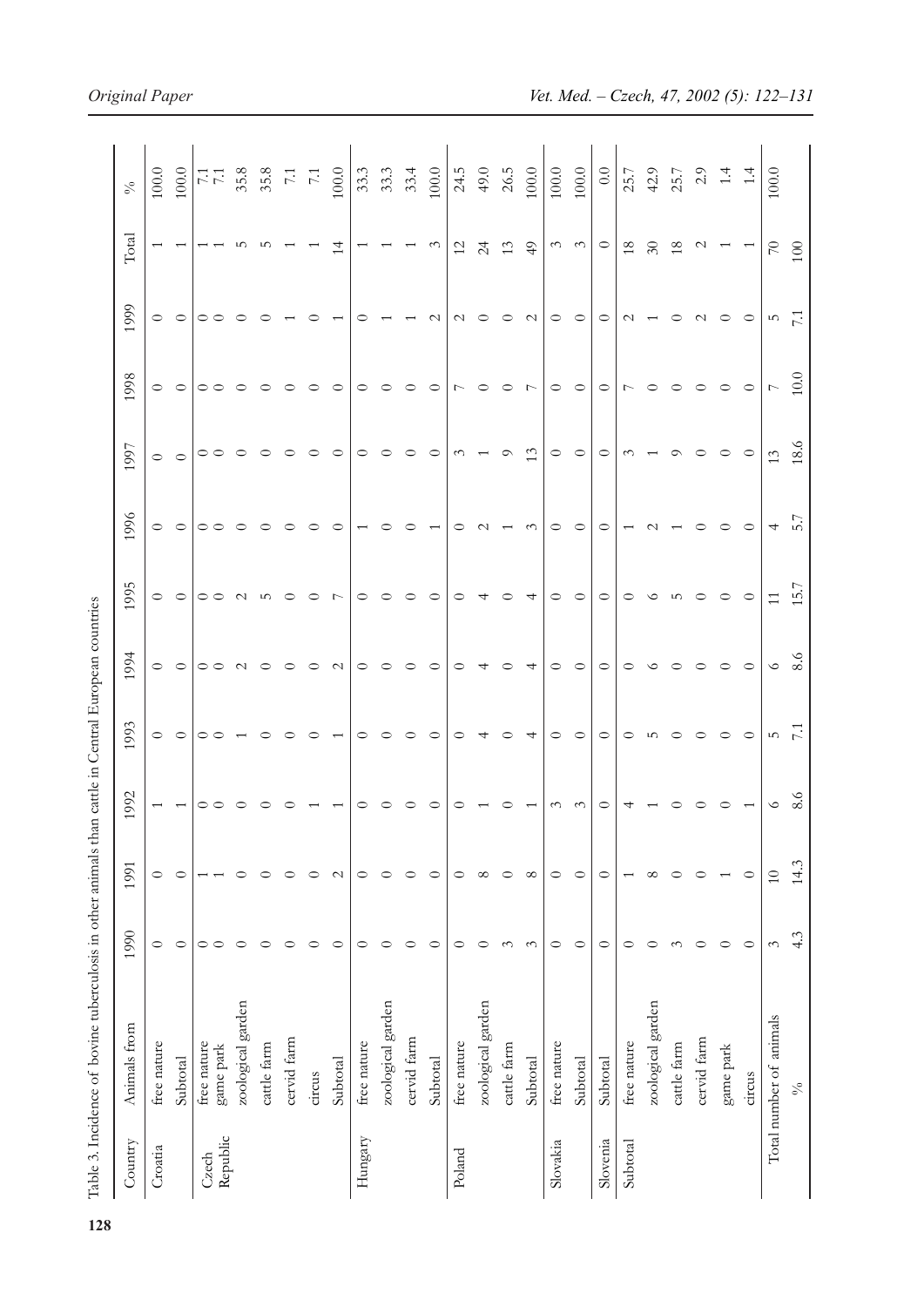histories (Thoen *et al*., 1995). Therefore, the hazard of spread of infection in zoological gardens, once *M. bovis* has been introduced is very serious. Reports of repeated findings of *M. bovis* are evidence in Poland and Czech zoological gardens (Table 2). Another risk factor is the rather long incubation period (up to several years) of bovine tuberculosis, which was most probably responsible for the import of infected tapirs from the Poznan (Poland) to Jihlava (the Czech Republic) zoological garden. *M. bovis* was identified in one of three tapirs soon after the stressful transport in the autumn 1994 and in another two in the spring 1995. Remarkably, the first infection in the herd in Poznan was diagnosed as late as in 1997, but anamnestic data and results of examinations indicate that *M. bovis* had not been identified in the zoological garden Jihlava (the Czech Republic) from 1975 (Pavlik *et al*., 1998; Table 2). The only explanation is that the animals had been infected before the stressful transport.

#### **Circus**

Further relevant factor for the spread of bovine tuberculosis includes the long life span of animals in zoological gardens and different sources of origin. Another risk factor is presented by the possible transmission of the causal agent of bovine tuberculosis from zoo attendants or visitors who may be shedders of *M. bovis* to bred animals (Thoen *et al*., 1995).

#### **Acknowledgement**

The competent assistance of Mrs. Z. Gregorova and Mrs. A. Maslanova of the Veterinary Research Institute in Brno in information retrieval is gratefully acknowledged.

# **REFERENCES**

- Balint T. (1995): Epizootiological observations in the period after having finished the eradication of bovine tuberculosis (in Hungarian). Mag. Allatorv. Lap., *50*, 174–175.
- Biolatti B., Bollo E., Mignone W., Caramelli M., Schroder C. (1992): Tuberculosis in wild boars (*Sus scrofa)* in Liguria (Italy). Verh. Ber. Erkrg. Zootiere., *34*, 55–59.
- Bölske G., Englund L., Wahlstrom H., DeLisle G.W., Collins D.M., Croston P.S. (1995): Bovine tuberculosis in Swedish deer farms: epidemiological investigation and tracing using restriction fragment analysis. Vet. Rec., *136*, 414–417.
- Bruning-Fann C.S., Schmitt S.M., Fitzgerald S.D., Payeur J.B., Whipple D.L., Cooley T.M., Carlson T., Friedrich P. (1998): *Mycobacterium bovis* in coyotes from Michigan. J. Wildl. Dis., *34*, 632–636.
- Cheeseman C.L., Little T.W.A., Mallinson P.J., Page R.J.C., Wilesmith J.W. (1985): Population ecology and prevalence of tuberculosis in badgers in an area of Staffordshire. Mammal Rev., *15*, 125–135.
- Cheeseman C.L., Wilesmith J.W., Stuart F.A. (1989): Tuberculosis: the disease and its epidemiology in the badgers, a review. Epidemiol. Infect., *103*, 113–125.
- Clifton-Hadley R.S., Wilesmith J.W. (1991): Tuberculosis in deer: a review. Vet. Rec., *129*, 5–12.
- DeLisle G., Yates G.F., Collins D.M. (1993): Paratuberculosis in farmed deer: case reports and DNA characterization of isolates of *Mycobacterium paratuberculosis.* J. Vet. Diagn. Invest., *5*, 567–571.
- De Vos V., Bengis R.G., Kriek N.P.J., Michel A., Keet D.F., Raath J.P., Huchzermeyer H.F.K.A. (2001): The epidemiology of tuberculosis in free-ranging African buffalo (*Syncerus caffer*) in the Kruger National Park, South Africa. Onderstepoort J. Vet. Res., *68*, 119–130.
- Dodd K. (1984): Tuberculosis in free-living deer. Vet. Rec., *115*, 592–593.
- Englert G., Milbradt H. (1977): Nierentuberkulose bei einem Landwirt – ein Beitrag zur Wechselbeziehung zwischen menschlicher und Rindertuberkulose. Dtch. Tierärztl. Wschr., *84*, 51–52.
- FAO-OIE-WHO (1997): Animal Health Yearbook, 1995, Rome, Italy, ISBN 92-5-003961-1, 280 pp.
- Fischer O., Pavlik I., Horvathova A., Bartl J., Svastova P., Rozsypalova Z., Justova M., Matouskova O. (1999): Changes in the mucopolysaccharide composition of mucus in ileal mucosal goblet cells from cattle infected with *Mycobacterium avium* subsp. *paratuberculosis*. Vet. Med. – Czech, *44*, 253–258.
- Fischer O., Matlova L., Bartl J., Dvorska L., Melicharek I., Pavlik I. (2000): Findings of mycobacteria in insectivores and small rodents. Fol. Microbiol., *45*, 147–152.
- Grange J.M., Collins J.D., O'Reilly L.M., Costello E., Yates M.D. (1990): Identification and characteristics of *Mycobacterium bovis* isolated from cattle, badgers and deer in the Republic of Ireland. Irish Vet. J., *43*, 33–35.
- Gunning R.F. (1985): Bovine tuberculosis in roe deer. Vet. Rec., *116*, 300–301.
- Hanzlikova M., Vilimek L. (1992): Occurrence of mycobacteria in examined samples in Slovak Republic during 1985–1989 (in Slovak). Veterinarstvi, *42*, 339–f342.
- Hejlicek K., Chloupek B. (1982): Sources and causes of the origin of new foci of bovine tuberculosis in cattle in the CSR in the years 1977–1979 (in Czech, English abstract only). Vet. Med. (Praha), *27*, 385–393.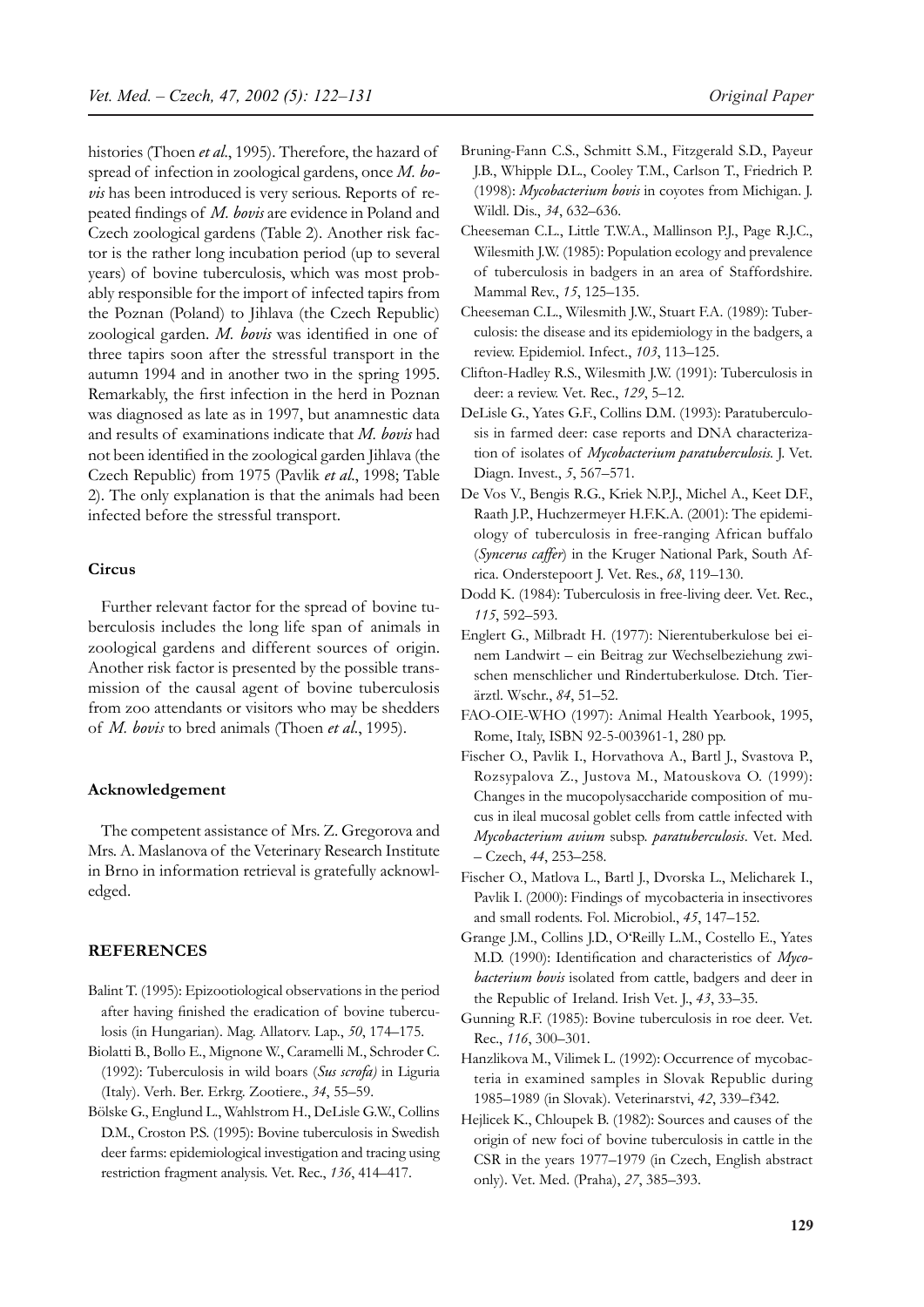- Herkner F. (1913): Tuberculosis in wild ruminants (in Czech). Lovecky Obzor, *16*, 209–210.
- Jamniczky E., Munkacsy M., Sedlak M., Hajtos I. (1995): Cumulated occurrence of tuberculosis in cattle stock of small (back-yard) farms (in Hungarian). Mag. Allatorv. Lap., *50*, 172–173.
- Jorgensen J.B., Husum P., Sorensen C.I. (1988): Bovine tuberculosis in a deer farm. Dansk Vet., *71*, 806–808.
- Kalensky P. (1992): Isolation of mycobacteria in wild pigs (in Slovak). Veterinarstvi, *42*, 346–347.
- Körmendy B. (1995): Achievements and difficulties in maintaining the tuberculosis-free status of Hungarian cattle herds. Acta Vet. Hung., *43*, 377–384.
- Kouba V. (1988): Twenty years since the eradication of tuberculosis and brucellosis in cattle herds in Czechoslovakia (in Czech, English abstract only). Vet. Med. – Czech, *33*, 513–516.
- Kovacic H., Cvetnic Z., Majnaric D., Krznaric M., Tomac A., Separovic S. (1998): The occurrence of tuberculosis in cattle from 1992 to 1997 in Croatia (in Croatian). In: Proc. of the Vet. Dani 98, Rovinj 13.–17.11.1998, Croatia, Zbornik Radova Proceedings, Zagreb, 117–122.
- Krul J. (1962): Tuberculosis in roe deer (in Czech). Vet. Med. (Praha), *7*, 207–212.
- Lis H. (1998): Epizootiological evaluation of bovine tuberculosis in Poland (in Polish). Med. Wet., *54*, 611–614
- Little T.W., Swan C., Thompson H.V., Wilesmith J.W. (1982): Bovine tuberculosis in domestic and wild mammals in an area of Dorset. III. The prevalence of tuberculosis in mammals other than badgers and cattle. J. Hyg. Lond., *89*, 225–234.
- Lugton I.W., Wilson P.R., Morris R.S., Griffin J.F.T., de Lisle G.W. (1997): Epidemiology and pathogenesis of *Mycobacterium bovis* infection of red deer (*Cervus elaphus*) in New Zealand. N. Z. Vet. J., *46*, 147–156.
- Machackova M., Lamka J., Docekal J., Liska V., Smolik J., Fischer O., Pavlik I. (2001): Paratuberculosis of wild ruminants in free nature and in captivity (in Czech). Veterinarstvi, *51*, 395–408.
- McAleer P.D. (1990): The relationship between badger density and the incidence of bovine tuberculosis in county Galway. Irish Vet. J., *43*, 77–80.
- Mignone W., Ercolini C., Fisichella S., Dondo A. (1991): Preliminary observations on some cases of tuberculosis in wild boar (*Sus scrofa*). Selez. Vet., *32*, 843–849.
- Miller J., Jenny A., Rhyan J., Saari D., Suarez D. (1997): Detection of *Mycobacterium bovis* in formalin-fixed, paraffin-embedded tissues of cattle and elk by PCR amplification of an IS*6110* sequence specific for *Mycobacterium tuberculosis* complex organisms. J. Vet. Diagn. Invest., *9*, 244–249.
- Mirsky M.L., Morton D., Piehl J.W., Gelberg H. (1992): *Mycobacterium bovis* infection in a captive herd of sika deer. JAVMA, *200*, 1540–1542.
- OIE (1998): World animal health in 1997. Parts 1 and 2, OIE, Paris, France, ISBN 92–9044-454-1, 754 pp.
- OIE (1999): World animal health in 1998. Parts 1 and 2, OIE, Paris, France, ISBN 92-9044-469-X, 732 pp.
- OIE (2000): World animal health in 1999. Parts 1 and 2, OIE, Paris, France, ISBN 92-9044-497-5, 650 pp.
- Pavlas M. (1999): The 30th anniversary from eradication of bovine tuberculosis in cattle in Czechoslovakia. Acta Vet. Brno, *68*, 155–162.
- Pavlas M., Mezensky L. (1982): Epizootiological importance of a positive bacteriological finding of *Mycobacterium tuberculosis* and *Mycobacterium bovis* in men (in Czech, English abstract only). Vet. Med. (Praha), *27*, 641–649.
- Pavlik I., Bartl J., Parmova I., Havelkova M., Kubin M., Bazant J. (1998): Occurrence of bovine tuberculosis in animals and humans in the Czech Republic in the years 1969 to 1996. Vet. Med. – Czech, *43*, 221–231.
- Pavlik I., Yayo Ayele W., Parmova I., Melicharek I., Hanzlikova M., Körmendy B., Nagy G., Cvetnic Z., Ocepek M., Fejzic N., Lipiec M. (2002): Incidence of bovine tuberculosis in cattle in seven Central European countries during 1990–1999. Vet. Med. – Czech, *47,* 45–51.
- Polak L. (1969): Eradication of bovine tuberculosis in Czechoslovakia (in Czech). Veterinarstvi, *19*, 2–4.
- Prevocnik J., Ocepek M. (1994): Control of bovine tuberculosis in Slovenia (in Germany). In: Proceedings of 18th World Buiatrics Congress and 26th Congress of the Italian Association of Buiatrics, Bologna, 29.8.–2.9.1994, Italy, Gentile G., Trenti F., Govoni S. *et al*. (eds.): Sociaeta Italiana di Buiatria, Vol. 2, 1431–1434.
- Quigly F.C., Costello E., Flynn O., Gogarty A., McGuirk J., Murphy A., Egan J. (1997): Isolation of mycobacteria from lymph node lesions in deer. Vet. Rec., *15*, 516–518.
- Schliesser T. (1974): Die Bekämpfung der Rindertuberkulose – "Tiervrsuch" der Vergangenheit. Prax. Pneum., *28*, Sonderheft, 870–874.
- Schmitt S.M., Fitzgerald S.D., Cooley T.M., Bruning-Fann C.S., Sullivan L., Berry D., Carlson T., Minnis R.B., Payeur J.B., Sikarskie J. (1997): Bovine tuberculosis in free-ranging white-tailed deer from Michigan. J. Wildl. Dis., *33*, 749–758.
- Schulz G., Deuter H., Dedek J. (1992): Occurrence of *Mycobacterium bovis* infection in free-living wild boar (in Germany). Verh. Ber. Erkrg. Zootiere., *34*, 51–53.
- Serraino A., Marchetti G., Sanguinetti V., Rossi M.C., Zanoni R.G., Catozzi L., Bandera A., Dini W., Mignone W., Franzetti F., Gori A. (1999): Monitoring of transmis-